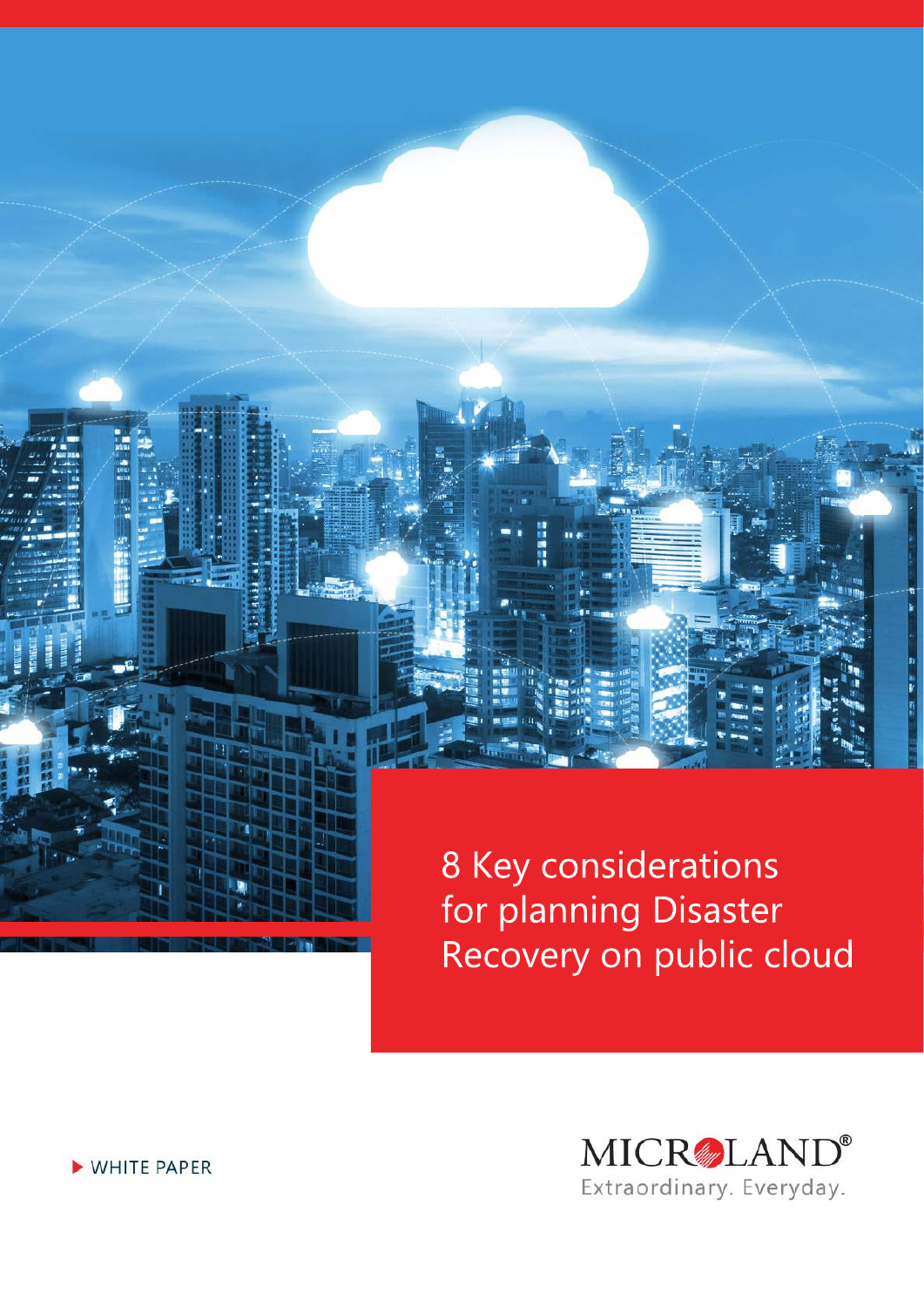### **8 Key considerations for planning Disaster Recovery on public cloud**

# **Abstract**

In today's digital world a disaster can strike anytime, anywhere. In such situations a Disaster Recovery(DR) plan is critical. Smart IT leaders are putting in place plans that detail out the steps that can be taken to be better prepared in the likelihood that disaster strikes. With more and more organizations moving to the cloud, disaster recovery becomes easier (compared to on-premise) and is significantly faster. To ensure cloud-based DR plans are effective, this paper recommends 8 key areas to consider:

- 1. Defining your business's tolerance levels for downtime and data loss in the event of disaster, i.e. your Recovery Time Objective (RTO) and Recovery Point Objective (RPO)
- 2. Having the right hardware and software in place to help manage the crisis if disaster strikes
- 3. Identifying the right personnel to be involved in the recovery process (with clear roles and responsibilities)
- 4. Having in place an ongoing communication plan to keep all stakeholders abreast of the situation on a real-time basis
- 5. Putting in place backup systems that are ready and accessible quickly in case of an outage, so that critical work can continue while the recovery process is going on
- 6. Ensuring SLAs with third-party vendors are comprehensive enough to cover their role in the event of disaster
- 7. Identifying what data needs protection, and planning how to go about it
- 8. Testing the plan regularly to iron out any issues or challenges

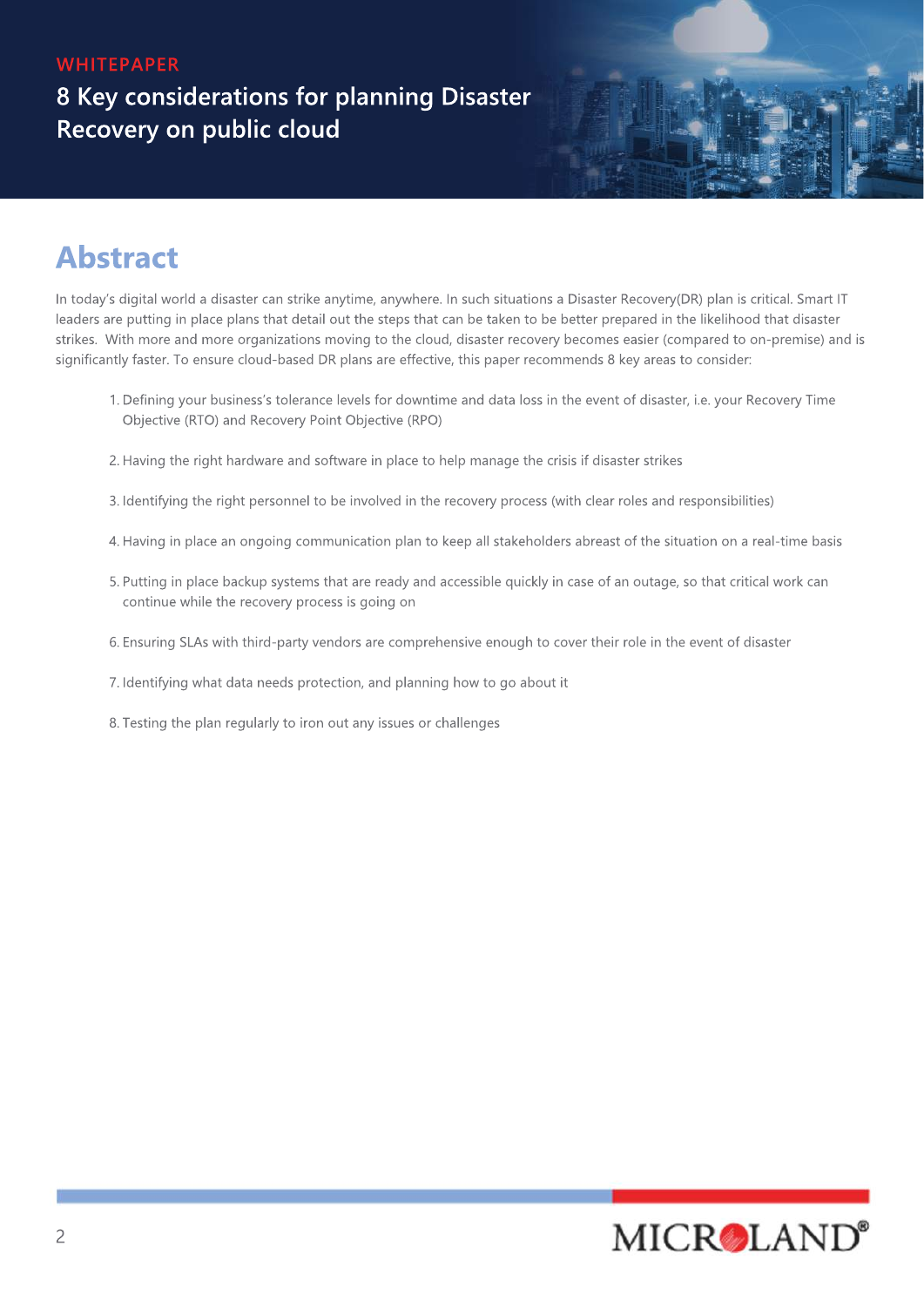**8 Key considerations for planning Disaster Recovery on public cloud** 

### **Introduction**

Disasters are unavoidable. From the storm of the century to the blackhole severing a power line at a local construction site, disasters come in many forms. However, even the most mundane of 'disasters' can have a devastating effect on your business if it keeps you from interacting with customers or destroys data.

A Business Continuity Institute poll conducted by risk experts found that 85% of the people who took part in the survey had concerns that their businesses were at risk of a cyber-attack within a period of 12 months from the time the poll was conducted. In today's digital world disasters can mean a significant disruption in business operations. Which is where the Disaster Recovery (DR) process comes in. The process encompasses a custom designed strategy for your business to resume normal computing capabilities in as little time as possible in the event of a disaster. It is important that the DR plan is carefully strategized and implemented with scalability in mind.

Most businesses confer to the National Institute of Standards and Technology (NIST) SP 800-34 defined IT contingency plans which outline a six-step planning process:

- 1. Develop the Contingency Planning Policy Statement
- 2. Conduct the Business Impact Analysis (BIA)
- 3. Identify Preventive Controls
- 4. Create Contingency Strategies
- 5. Plan Testing, Training and Exercises
- 6. Plan Maintenance

One of the most common challenges for companies today is to understand what Disaster Recovery (DR) really means and how to do it successfully. While companies trust a Managed Service Provider (MSP) to build it for them, but in most cases, they never fully test the solution built for them. At Microland, we have put together a strategy that is functionally akin to an offsite backup or even a high availability (HA) solution and has gone through a rigorous testing process to cause least bit of disruption to the client business.

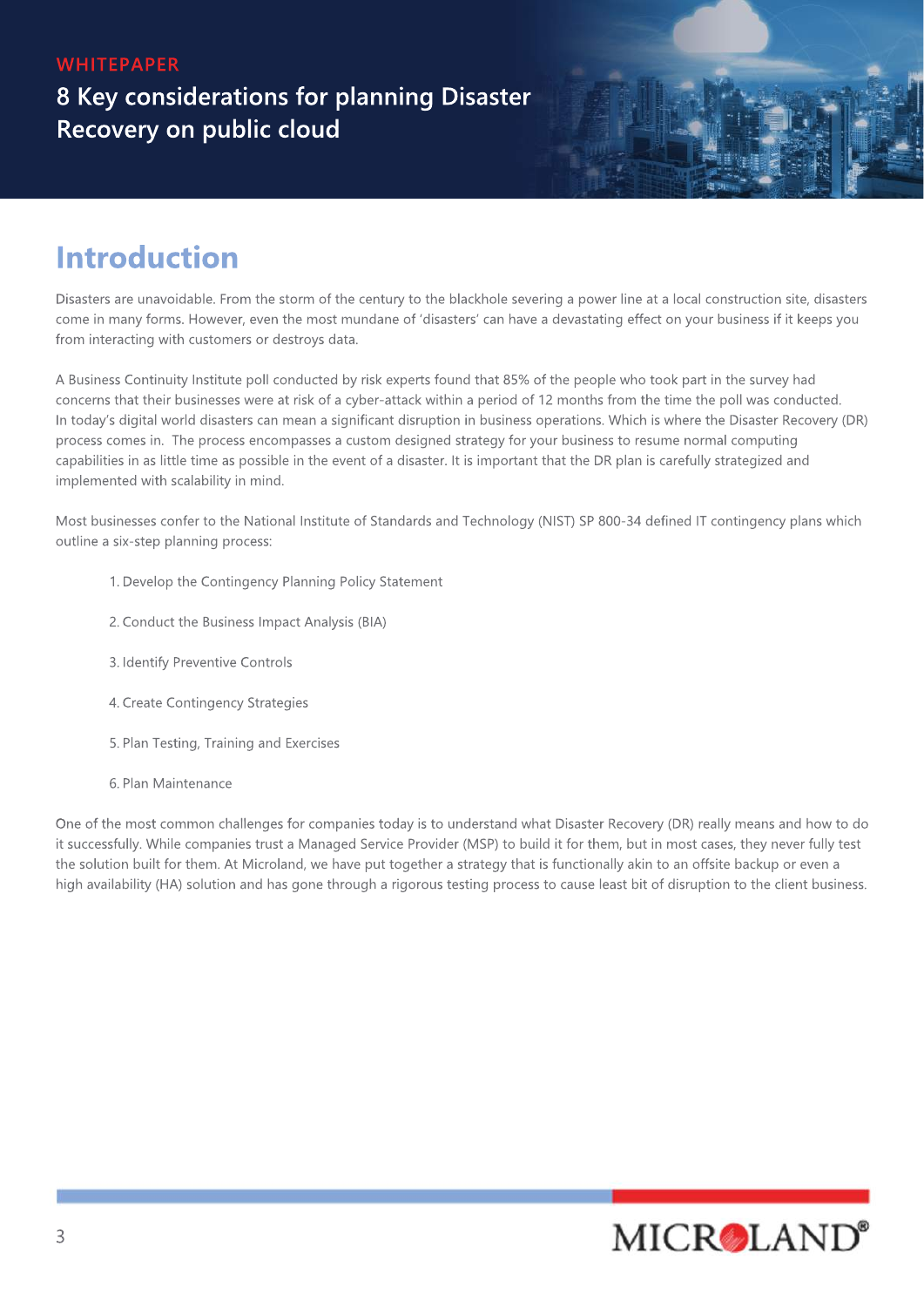**8 Key considerations for planning Disaster Recovery on public cloud** 

## **From offsite to recovery in the Cloud**

Enterprises of all sizes have started using the public cloud, primarily for backup, recovery and archiving. However, there are a series of questions that need to be considered. Can the public cloud be used as a DR site? What are the pros and cons of such an approach? What best practices should apply? Is it only for small businesses that do not have a secondary site of their own? Or is there relevance even for larger organizations?

## **Why cloud-based DR...**

While virtualized cloud platforms are well suited to providing DR, under normal operating conditions, a cloud-based DR service may only need a small share of resources to synchronize from the primary site to the cloud. The complete set of resources needed to run the application can be provisioned (and paid for) in the event of an actual disaster.

Automated virtualization platforms for DR ensure that additional resources can be rapidly activated when needed, thus significantly reducing recovery time after a failure. Additionally, by its very nature, on-demand cloud computing provides significant cost-benefit when peak resource demands are much higher than average demand. Cloud allows IT teams to maintain the state of an application using low cost resources under ordinary operating conditions and bring to use the more powerful and high-cost resources only when disaster strikes.

Additionally, a cloud DR site can be triggered through a normal laptop or mobile device with a wireless internet connection even if the 'as-designed' connectivity fails. They are also easy to maintain while ensuring high levels of security in alignment with security, privacy and compliance standards and best practices.

Forward thinking IT leaders are continuously seeking an affordable, manageable solution to protect their operations from data loss. Which is where cloud-based DR can act as a boon by enabling them to replicate business data to a secondary off-site location without building and managing an additional IT data center and infrastructure; which is a great cost and management effort saving benefit. And, for smaller enterprises and businesses, the cloud provides the opportunity to implement a DR plan that would have not been otherwise possible.

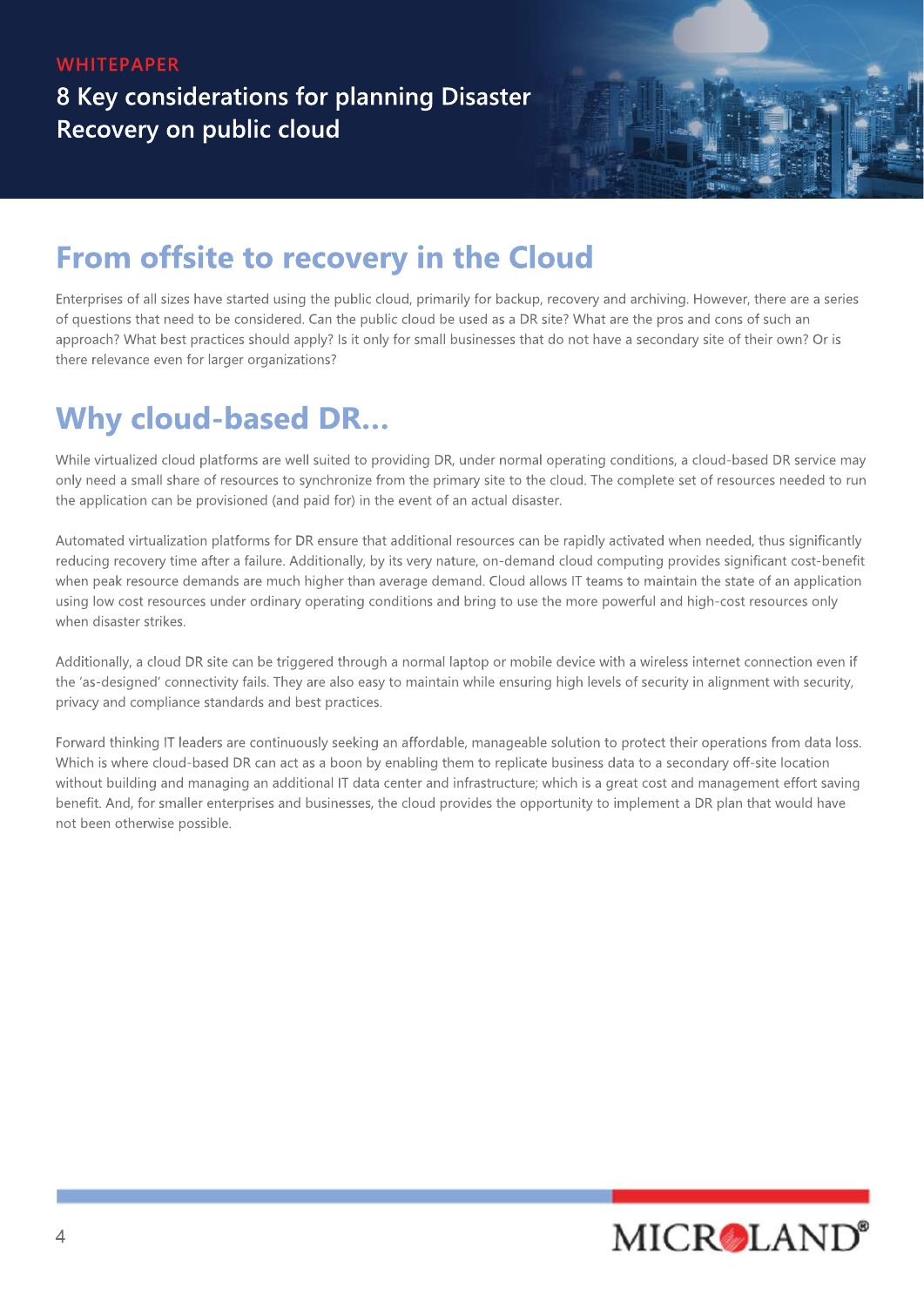**8 Key considerations for planning Disaster Recovery on public cloud** 



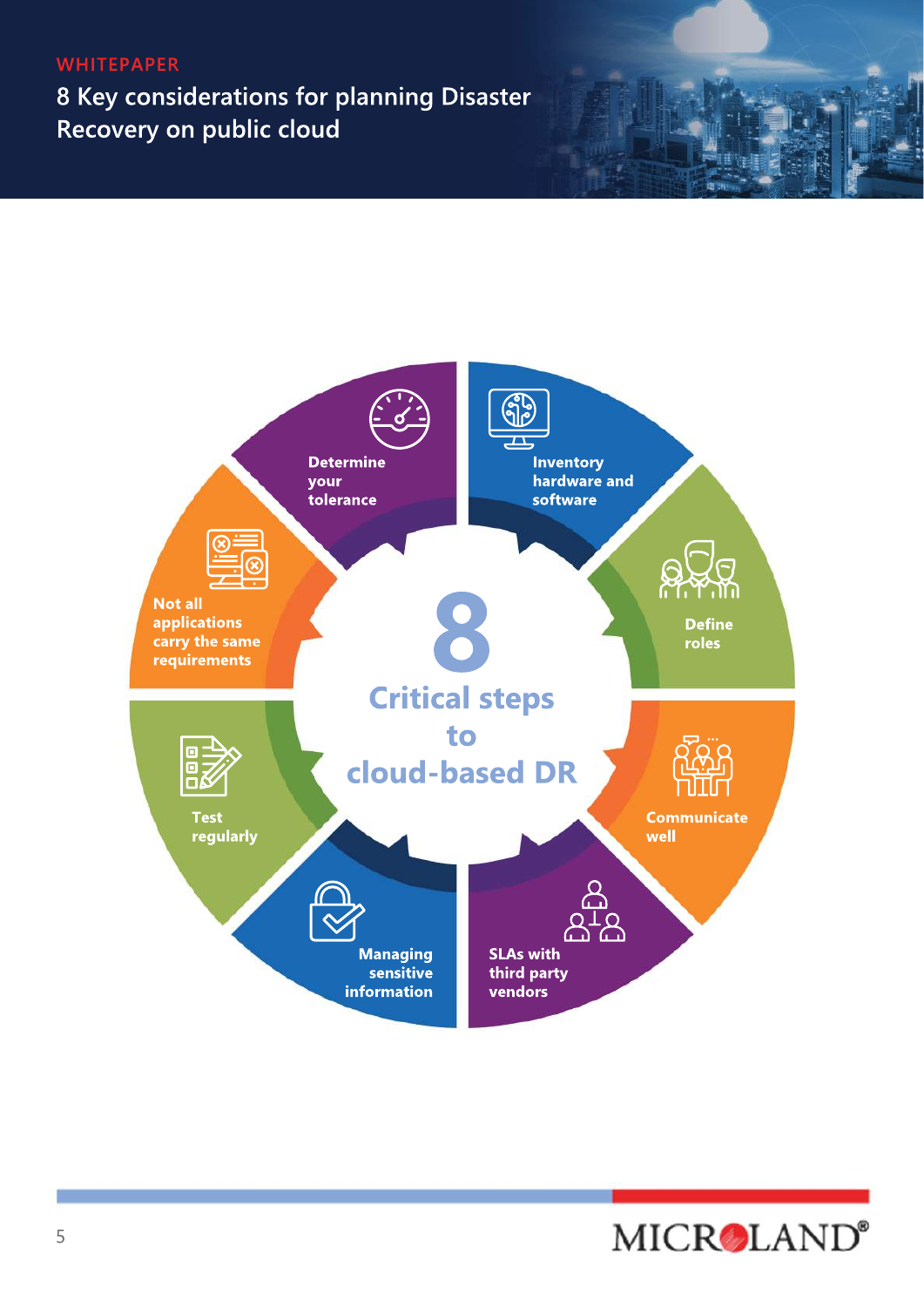**8 Key considerations for planning Disaster Recovery on public cloud** 

## **8 Critical steps to cloud-based DR**

Now that we have established a business case for cloud-based DR, let us look at the 8 key considerations for planning DR on public cloud.

#### **1. Determine your tolerance**

Best practice organizations prioritize their applications before defining any DR services. And this is the most crucial step. When evaluating your options, Microland recommends considering two key metrics:

Recovery Point Objective (RPO): RPO is the degree to which a business can tolerate data loss. For example, 'immediate RPO' indicates zero tolerance for data loss. A 24-hour RPO would indicate that restoring data as of yesterday's backup is sufficient for your business. A thorough evaluation is needed to identify and define what would work for your business.

**Recovery Time Objective (RTO):** This metric determines the maximum tolerable time for recovering the data and bringing the application back online. Here, it's important to note that the RTO should include the time to restart systems, databases and applications and re-route communications. Simply restoring the data alone is not enough.

The IT teams need to assign both RTO and RPO to the business' applications and data, and they're both driven by the cost of downtime. Some key considerations to keep in mind when driving this process: Which application can wait for four hours to be restored but cannot afford data loss? Which application can be rolled back to a 30-minute recovery point, but RTO is under an hour? Which applications need to come up in the first 12 hours and others in 36 hours or more?

Remember, the cost of downtime can include actual loss of revenue, loss of employee productivity, loss of customer goodwill and loss of reputation. The focus shouldn't be only on tangible financial losses.

#### **2. Not all applications carry the same requirements**

Not only do different businesses have different RPO and RTO targets, applications within a business will have different requirements as well. For instance, customer-facing applications usually demand a shorter RPO and a lower RTO because the loss of data and downtime can have a severe impact on the business. Whereas administrative applications may be able to withstand more downtime or a higher level of data loss.

Setting RTO too long or the RPO too high can put the organization at unacceptable levels of risk. Conversely, setting RPO and RTO at levels that are too aggressive leads to over-investment and ties up capital that could be spent in more productive ways.

Microland experts advise to divide your applications into three tiers. Tier 1 should include the applications you need immediately. These are the mission-critical apps you can't do business without. Tier 2 covers applications you need within eight to 10 hours, even up to 24 hours. They're essential, but you don't need them right away. Tier 3 applications can be comfortably recovered within a few days.

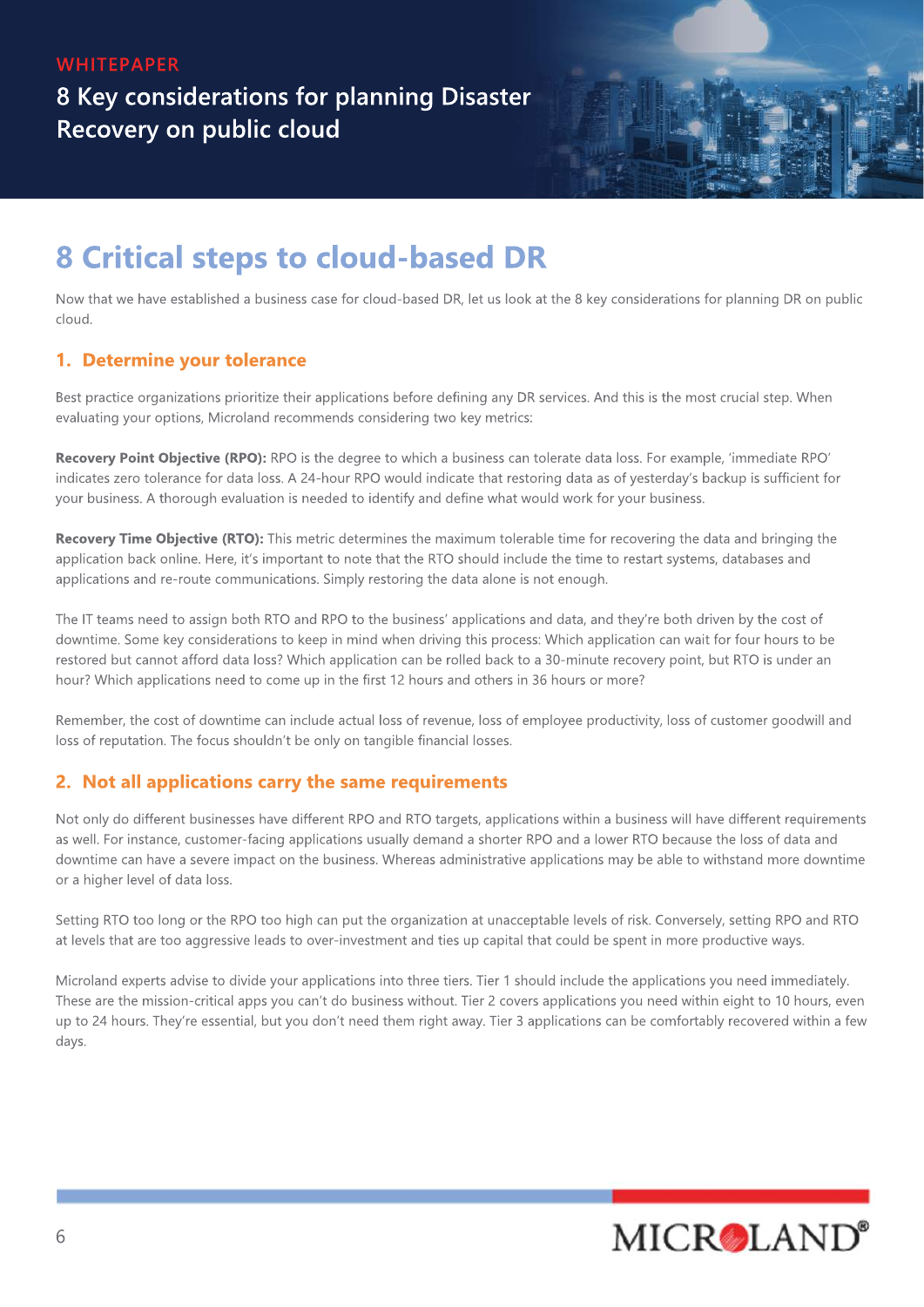### **8 Key considerations for planning Disaster Recovery on public cloud**

#### **3. Inventory hardware and software**

Your DR plan should include a complete inventory of hardware and applications in order of priority. Each application should have the vendor technical support contract information and contact numbers, so you can get back up and running quickly.

#### **4. Define roles**

All DR plans should clearly define the parties to be involved, their roles and responsibilities during a DR event. Among these responsibilities must be the decision to declare a disaster. Having clearly identified roles will garner a universal understanding of what tasks need to be completed and sets role clarity. This is especially critical when working with third-party vendors or providers. Protocols for a DR plan must include who and how to contact the appropriate individuals on the DR team, and in what order, to get systems up and running as soon as possible

#### **5.Communicatewell**

Perhaps one of the most overlooked components of a DR plan is having a good communication plan. Communication is critical when responding to and recovering from any emergency, crisis event or disaster. So, having a clear communication strategy that identifies effective and reliable methods for communicating with employees, vendors, suppliers and customers is key. It is not enough to communicate in a timely manner just during the initial notification of an emergency. Having a written process in place to reference ensures efficient action post-disaster and alignment between organizations, employees and partners.

Communication also includes ensuring that the staff knows where to go (an alternate site if the primary office is unavailable), where to sit and how to access the systems from that site. It is a good idea to provide a map to the alternate site and make sure there are seating assignments in place.

#### **6. SLAs with third party vendors**

In case your business has outsourced the technology requirements, or if the systems are stored in a data center/co-location facility, it is important to ensure that there is a binding agreement with the vendors that defines their level of service in the event of a disaster. This will ensure that they start working on resolving the issue within a specified time.

#### **7. Managing sensitive information**

Defining operational and technical procedures to ensure the protection of sensitive information is a critical component of DR plan. These procedures should address how sensitive information will be maintained and accessed when a DR plan has been activated.

#### **8. Test regularly**

If you're not testing your DR process, you don't have one. Your backup may have failed, your supply chain may rely on someone incapable of dealing with disaster, your internet connection may be too slow to restore your data in the expected amount of time, the DR key employee may have changed. There are a lot of things that may break a perfect plan. The only way to find them is to test them.

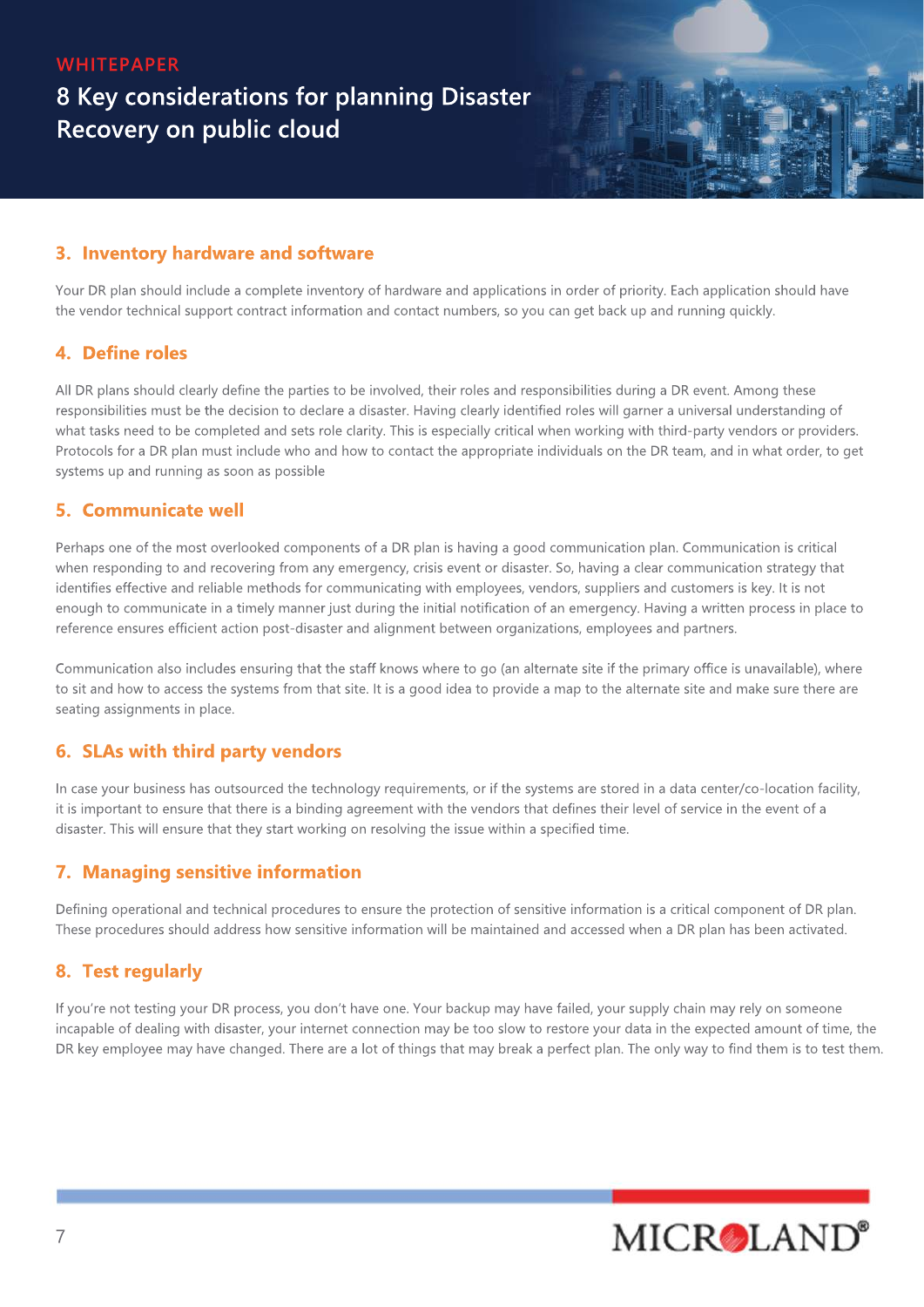**8 Key considerations for planning Disaster Recovery on public cloud** 

### **Conclusion**

Virtualization of businesses has made it imperative that IT leaders put their DR plan in the cloud. Best practice organizations are leveraging cloud computing to develop DR capabilities that are both not cost intensive and simpler to deploy, compared to traditional methods.

A DR plan that is detailed, flexible and scalable to meet ongoing business needs is key. However, since this process can be expensive, time-consuming and complex, it is important to plan and determine what your business needs are. When planning it is advisable to not focus only on the technical process, but make it holistic by building people, process and technology to make it an effective DR plan. Bringing on board an able partner who clearly understands these nuances and can add value to the client organization could be a real game changer for organizations.

https://www.drj.com/myblog/7-emerging-trends-in-disaster-recovery-industry.html